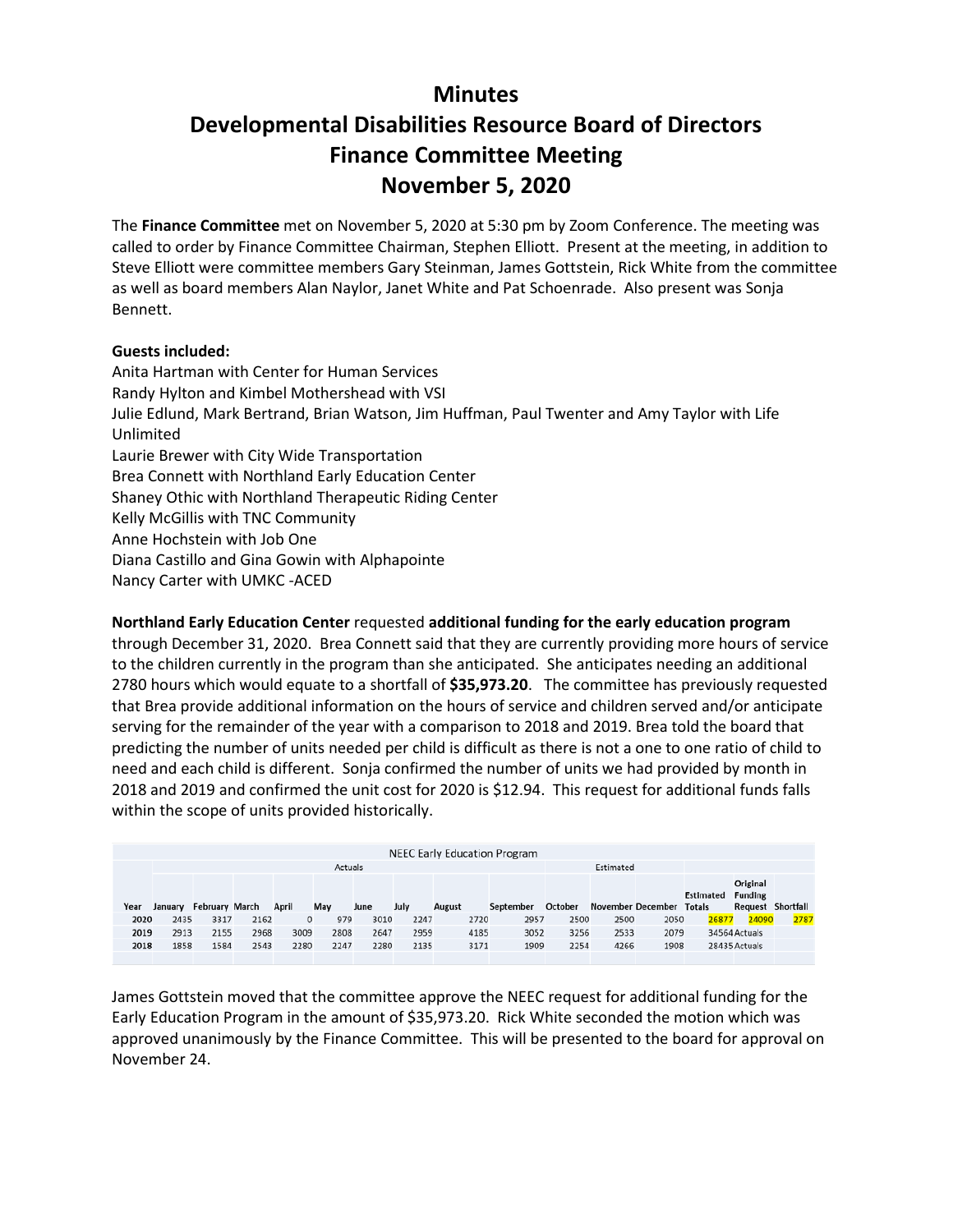**TNC Community** requested funding under the CoViD19 Grant for a **remodel of the Claymont group home basement** as a place where clients testing positive for CoViD or other communicable diseases could be quarantined. The basement is accessible from the outside and has a walk-in shower. The basement has not been finished. In order to be inhabitable, the basement needs to be finished creating a separate bedroom and living space. The committee previously denied funding for this request. Since then, TNC has had two more clients test positive for CoVid. They made the improvements to the basement in the Claymont home and they clients are quarantining there along with staff 24 hours per day. The cost for this completed project is estimated at **\$15,178.75**. The committee members agreed this expense could be reviewed as a CoVid19 Grant. The request was pended for further review of a Capital Grant program by the board.

Stephen Elliott moved that the committee approve the TNC request for CoVid19Grant Funds to remodel the Claymont Home basement in the amount of \$15,178.75. Rick White seconded the motion which was approved unanimously by the Finance Committee. This will be presented to the board for approval on November 24.

# **Extended ILAP Program**

Sonja proposed the board extend the ILAP program which has historically served 13 people with service provided by Life Unlimited. She provided the following description of the service/program.

**This Independent Living Assistance Program (ILAP)** is meant to meet the needs individuals who do not qualify for financial assistance through any Medicaid Waiver. The program is intended as the Medicaid equivalent of an Individual Skills Development (ISD) program, **teaching a specific skill** for independent living. This program is fully funded by the DDRB with funds made available to approved providers annually and paid monthly based on the actual units of service delivered by individual. Providers must be approved by DMH to provide Individual Skills Development, Community Integration or Personal Assistance.

Sonja provided the following proposal:

Individuals must be recommended by the Center for Human Services (CHS) Service Coordinator (SC) and approved by the CHS Program Director prior to being submitted to DDRB for approval. The provider will work with the CHS SC to develop a plan for each individual to develop the skills necessary to engage in specific activities to manage his or her household and access services in the community more independently.

This program is not intended to be a perpetual program for any one individual. Each individual must be approved annually to remain in the program with stated goals and measurable outcomes.

This proposal allows for 20 hours per month per consumer on the average which is typical of the request for this service. We currently have 13 people served in the program through Life Unlimited. She would like to expand to allow for 25 people. There are other providers in the county for this type of service.

1 x 20 x4 = 80 units per month x 12 = 960 annually x 25 = **24,000 units x \$7.50 per units = \$180,000 total** 13 x 20 x 4= 1040 per month x 12 = 12,480 x \$7.50 = \$93,600 (allocated for Life Unlimited) \$180,000 - \$93,600 = \$86,400 (remaining amount for additional consumers/providers)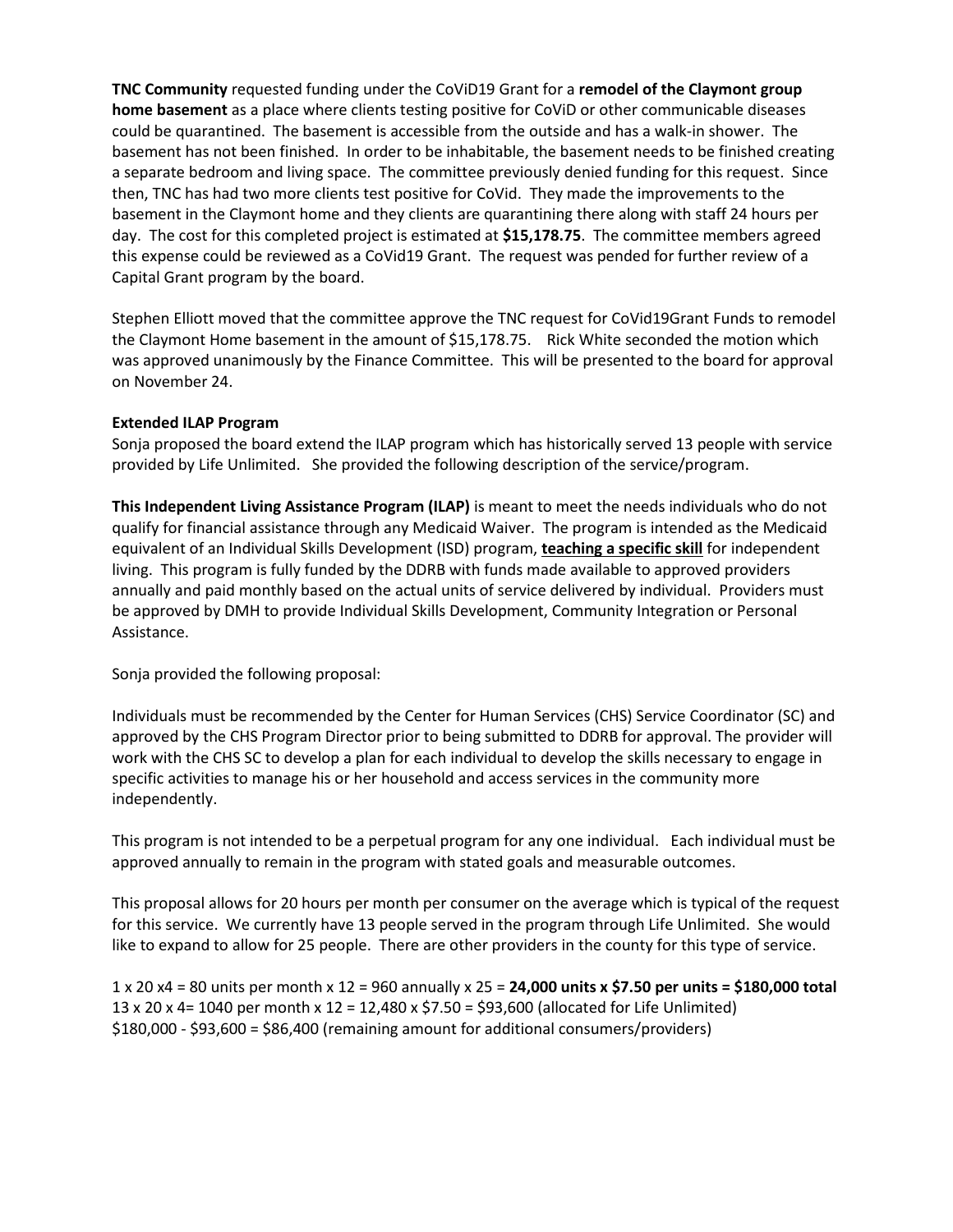| <b>Unit Cost Calculation:</b><br>\$180,000.00                     |   | 24,000                                         |  | \$7.50                                                      |
|-------------------------------------------------------------------|---|------------------------------------------------|--|-------------------------------------------------------------|
| <b>Total Adjusted Cost per Service</b><br>(Line 10 - Schedule C)  |   | Number of All Units<br>to be provided          |  | Adjusted Cost per Unit of<br>Service (Line 11 - Schedule C) |
| Total Purchase of Service (POS) Funds Requested for this Program: |   |                                                |  |                                                             |
| \$7.50                                                            | X | 24,000                                         |  | 180,000.00                                                  |
| Adjusted Cost per Unit of<br>Service (Line 11 - Schedule C)       |   | <b>DDRB</b> Contracted<br>Number of Units      |  | <b>Total Request from DDRB</b>                              |
| <b>Average Cost of Service Per Person Served:</b>                 |   |                                                |  |                                                             |
| 180,000.00                                                        |   | 25                                             |  | \$7,200.00                                                  |
| <b>Total Request from DDRB</b>                                    |   | Number of Clay County<br>Resident to be served |  | Average Cost of Service<br>Per Resident Served              |

Anita Hartman confirmed that this is an unmet need in the county and recommended the program.

Stephen Elliott moved that the committee approve the Extended ILAP Program as outlined by Sonja and Anita and set aside \$180,000 /24,000 units at \$7.50 per unit for up to 25 people in 2021. The first 13 clients at an average of 20 hours per hours per week are available to Life Unlimited. James Gottstein seconded the motion which was approved unanimously by the Finance Committee. This will be presented to the board for approval on November 24, 2020.

#### **Agency Funding Requests**

The DDRB Board members were provided copies of the funding applications for each agency along with accompanying documentation to review prior to this meeting. Sonja reviewed each application and compared the financial information provided by the agency whether that be audited financial statements or 990 IRS tax filings. She provided the board her comments and reviewed the applications with each member that requested review or additional information.

#### **TNC Community Services**

Kelly McGillis presented the request for funding for their residential program in Clay county which includes one (1) group home and one (1) ISL supporting 9 individuals. She stated the costs increases over the previous year were mostly in salaries and benefits and said that they had hired nursing staff. **The total request for residential service support for 2021 is \$73,135**. Sonja said she thought this fairly represented the unfunded need by TNC for 2021.

|                          |                |                           |                |                              |                            |              | 2021 to |
|--------------------------|----------------|---------------------------|----------------|------------------------------|----------------------------|--------------|---------|
|                          |                |                           |                | 2020 Approved 2021 Requested |                            | 2021 to 2020 | 2020 %  |
| <b>Agency</b>            | <b>Funding</b> |                           | <b>Funding</b> |                              | <b>Additional Comments</b> | \$\$ Change  | Change  |
| <b>TNC Communtiv</b>     |                | 57.413.78 \$              |                | 73.135.00                    |                            |              |         |
| Direct Care Support   \$ |                | $57,413.78$ $\frac{1}{5}$ |                | 73.135.00                    |                            | 15,721.22    | 27%     |
|                          |                |                           |                |                              |                            |              |         |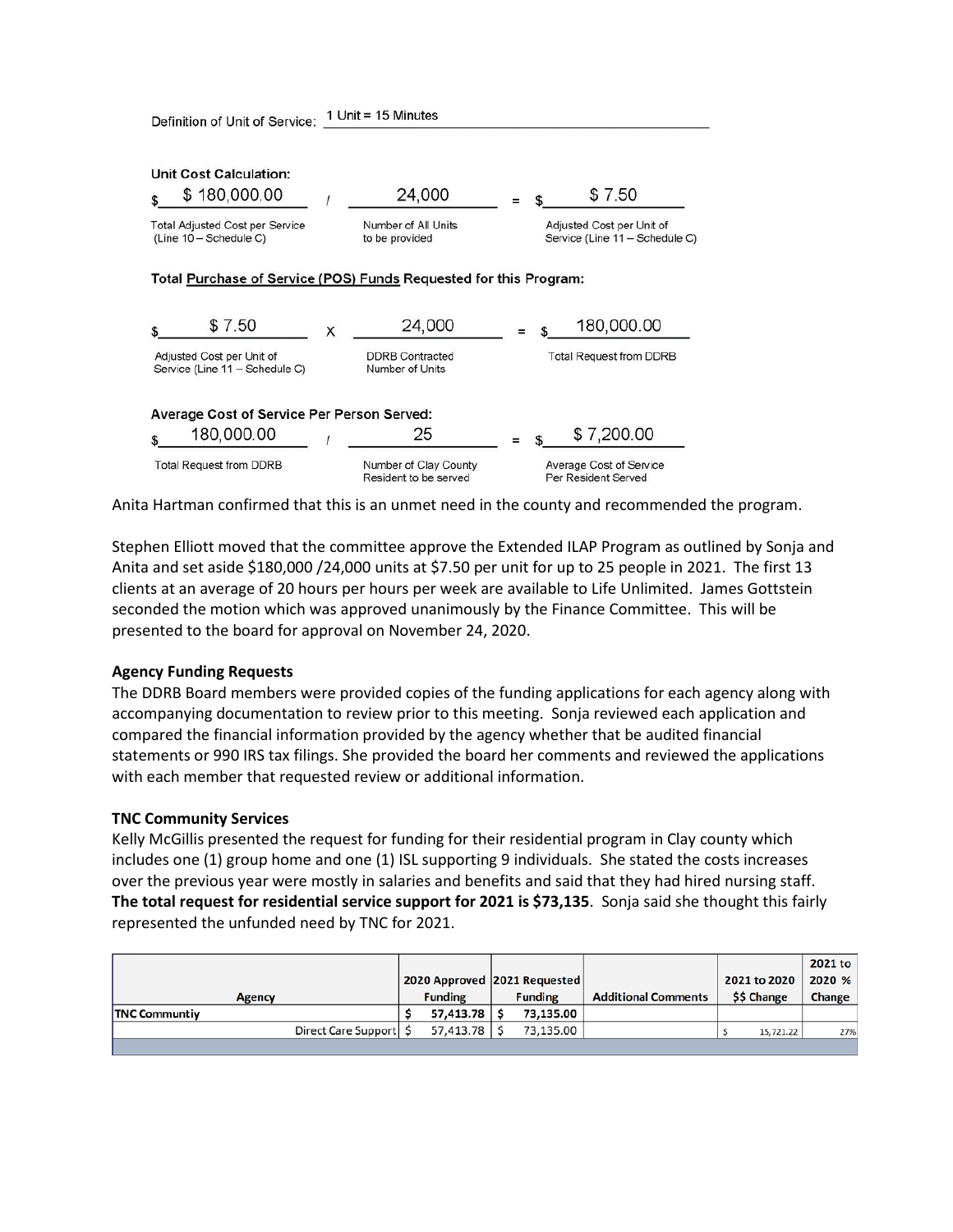James Gottstein motioned the committee to approved \$73,135 for TNC Community Services for 2021. Rick White seconded the motion which was approved unanimously by the Finance Committee. This will be presented to the board for approval on November 24, 2020.

# **Northland Early Education Center**

Brea Connett presented the request for 2021 funding for NEEC. She provided the following narrative:

*"The cost increase primarily comes from staff salaries and benefits. This is based on current staff assigned to the L4L classroom. We have staff that are higher qualified than what was recorded in October of 2019 and, due to a hybrid school model for some of the students, working in the room at a higher percentage of the time (90% vs. 80%). We do not foresee this changing for the first half of 2021. I also appropriately allocated food service and admin staff that was not done for 2020 in both L4L and EE, which also includes 2 new admin positions to balance the number of children and families we are now serving within the building. We also had to increase base pay for all staff in 2020 due to minimum wage increase, I was not aware of this when filling out the application in 2019. I also only allocated for a 3% increase in benefits for 2020 and we after the application was submitted that were increased by 7.5%. As of today, have been told to expect a 10% increase for 2021 and that is if we get to stay with our grandfathered plan (pre-ACA). It will look more like 35% if we have to switch to ACA marketplace. The increase in operational expenses comes from knowing actuals of expenses from our expansion. Although, the number of children did not increase within that specific L4L classroom, expenses did increase to support our entire inclusive operation that effects L4L and EE. We have gone from serving 200 children annually to being on track to serve 300 or more."*

The request for funding in total is \$**417,008.48 which includes Learn 4 Life, Early Education, Physical Therapy, Occupational Therapy, Speech and Language Pathology and Special Instruction**. The breakdown by program is as follows:

|                                      |  |                              |  |                |                            |              |              | 2021 to |
|--------------------------------------|--|------------------------------|--|----------------|----------------------------|--------------|--------------|---------|
|                                      |  | 2020 Approved 2021 Requested |  |                |                            | 2021 to 2020 |              | 2020 %  |
| <b>Agency</b>                        |  | <b>Funding</b>               |  | <b>Funding</b> | <b>Additional Comments</b> | \$\$ Change  |              | Change  |
| <b>Northland Early Education</b>     |  | 381,936.98                   |  | 417,008.48     |                            |              | 35,071.50    | 9%      |
| Learn 4 Life / Before & After School |  | 21,710.00                    |  | 53,853.81      |                            |              | 32,143.81    | 148%    |
| Early Education S                    |  | 311,844.60                   |  | 296,297.85     |                            |              | (15, 546.75) | $-5%$   |
| Physical Therapy                     |  | 21,939.55                    |  | 20,353.41      |                            |              | (1, 586.14)  | $-7%$   |
| Occupational Therapy                 |  | 15,068.23                    |  | 20,873.50      |                            |              | 5,805.27     | 39%     |
| Speech & Language Patholgy           |  | 4,945.50                     |  | 14,139.74      |                            |              | 9,194.24     | 186%    |
| Special Instruction S                |  | 6,429.10                     |  | 11,490.17      |                            |              | 5,061.07     | 79%     |
|                                      |  |                              |  |                |                            |              |              |         |

Sonja confirmed that she had worked with Brea on the financial information and feels that this fairly represents the NEEC need by program and in total for 2021.

James Gottstein motioned the committee to approved \$417,008.48 for Northland Early Education Center for 2021. Rick White seconded the motion which was approved unanimously by the Finance Committee. This will be presented to the board for approval on November 24, 2020.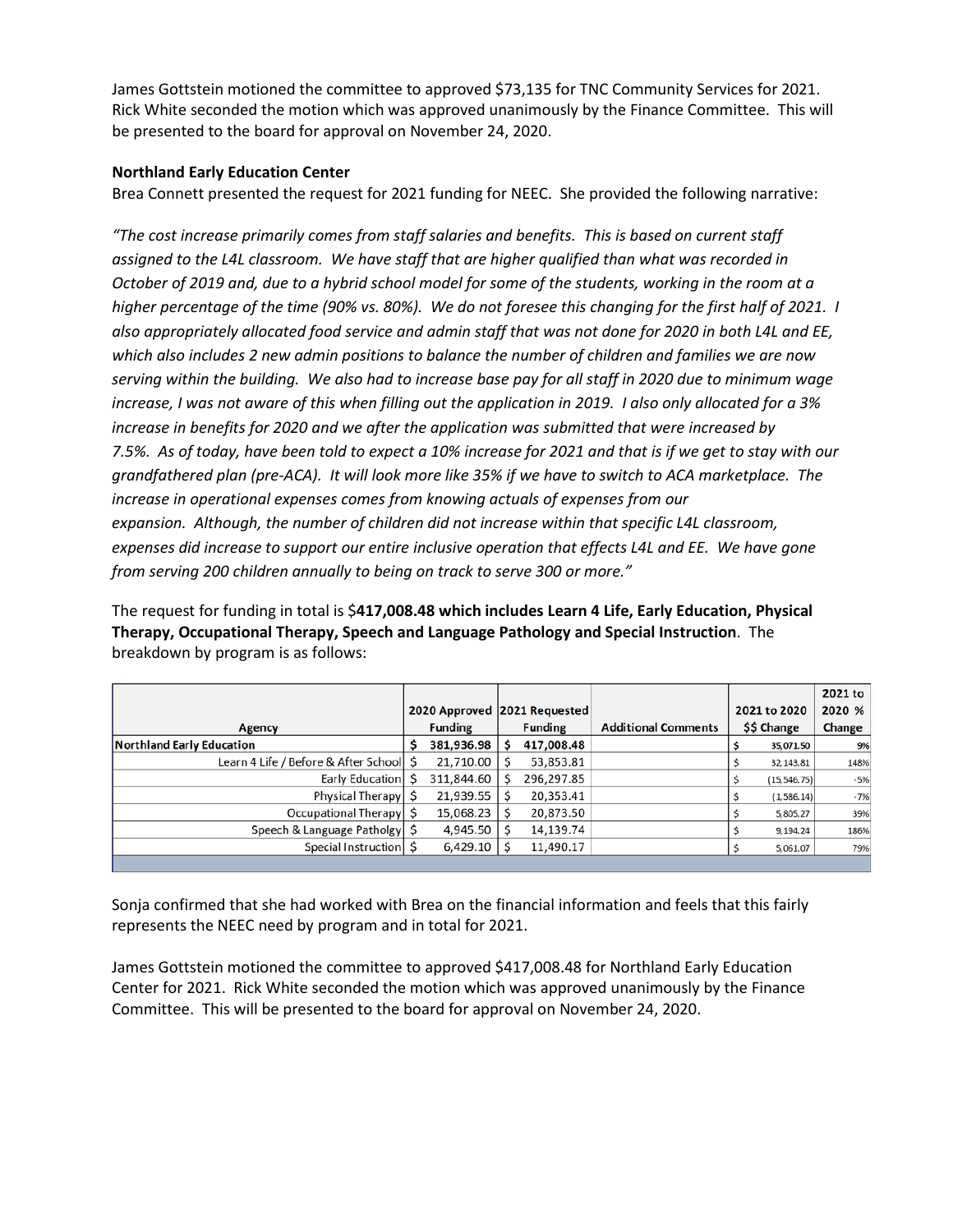# **UMKC – ACED Program**

Nancy Carter, Director for the ACED program, highlighted the activities the classes had done this year including how they were able to host classes during CoVid utilizing outdoor areas and Zoom classes. She did say that they would not be submitting expenses for rent but supplies were higher.

She said her request for \$46,500 is the cost of the building rental and teacher salaries. The fees for the program are split between Clay and Platte counties based on participation.

|                              |                |                                |                            |              | 2021 to |
|------------------------------|----------------|--------------------------------|----------------------------|--------------|---------|
|                              |                | 2020 Approved   2021 Requested |                            | 2021 to 2020 | 2020 %  |
| <b>Agency</b>                | <b>Funding</b> | <b>Funding</b>                 | <b>Additional Comments</b> | \$\$ Change  | Change  |
| <b>UMKC ACED Program</b>     | 46,500.00 S    | 46.500.00                      |                            |              |         |
| Adult Education Program   \$ | 46,500.00 \$   | 46,500.00                      |                            |              | 0%      |
|                              |                |                                |                            |              |         |

James Gottstein moved that the committee approve the UMKC request for 2021 funding for the **adult education program in the amount of \$46,500.00**. Rick White seconded the motion which was approved unanimously by the Finance Committee. This will be presented to the board for approval on November 24, 2020.

# **Job One**

Anne Hochstein presented the request for Job One. Anne stated that due to CoVid19 the program was still in the very early stages but she remains optimistic that 2021 will be good **for supported employment**. She is hoping to serve 25 clients in 2021. Their funding request basically covers the rent and salary of the administrative assistant in Clay County. **The request is for \$26,000.**

|                      |                  |                              |                            |                  | 2021 to |
|----------------------|------------------|------------------------------|----------------------------|------------------|---------|
|                      |                  | 2020 Approved 2021 Requested |                            | 2021 to 2020     | 2020 %  |
| Agency               | <b>Funding</b>   | <b>Funding</b>               | <b>Additional Comments</b> | <b>SS Change</b> | Change  |
| Job One              | $26.000.00$   \$ | 26.000.00                    |                            |                  |         |
| Supported Employment | 26,000.00 S      | 26,000.00                    |                            |                  | 0%      |
|                      |                  |                              |                            |                  |         |

Rick White moved that the committee approve the Job One request for 2021 funding for the **supported employment program in the amount of \$26,000.00**. James Gottstein seconded the motion which was approved unanimously by the Finance Committee. This will be presented to the board for approval on November 24, 2020.

# **Children's Center for the Visually Impaired**

Amanda Steel, Director of Development, submitted the request for CCVI for the **Developmental Preschool** for 2021 **in the amount of \$125,084.00**. This represents a decrease in the number of children they anticipate in the program in 2021.

|                                                   |                |            |                |                              |                            |             |              | 2021 to |
|---------------------------------------------------|----------------|------------|----------------|------------------------------|----------------------------|-------------|--------------|---------|
|                                                   |                |            |                | 2020 Approved 2021 Requested |                            |             | 2021 to 2020 | 2020 %  |
| Agency                                            | <b>Funding</b> |            | <b>Funding</b> |                              | <b>Additional Comments</b> | \$\$ Change |              | Change  |
| <b>Childrens Center for the Visually Impaired</b> |                | 145.032.31 |                | 125.084.00                   |                            |             | (19,948.31)  | $-14%$  |
| Developmental Preschool S                         |                | 145.032.31 |                | 125.084.00                   |                            |             | (19, 948.31) | $-14%$  |
|                                                   |                |            |                |                              |                            |             |              |         |

Rick White moved that the committee approve the Children's Center for the Visually Impaired request for 2021 funding for the Developmental Preschool program in the amount of \$125,084.00. James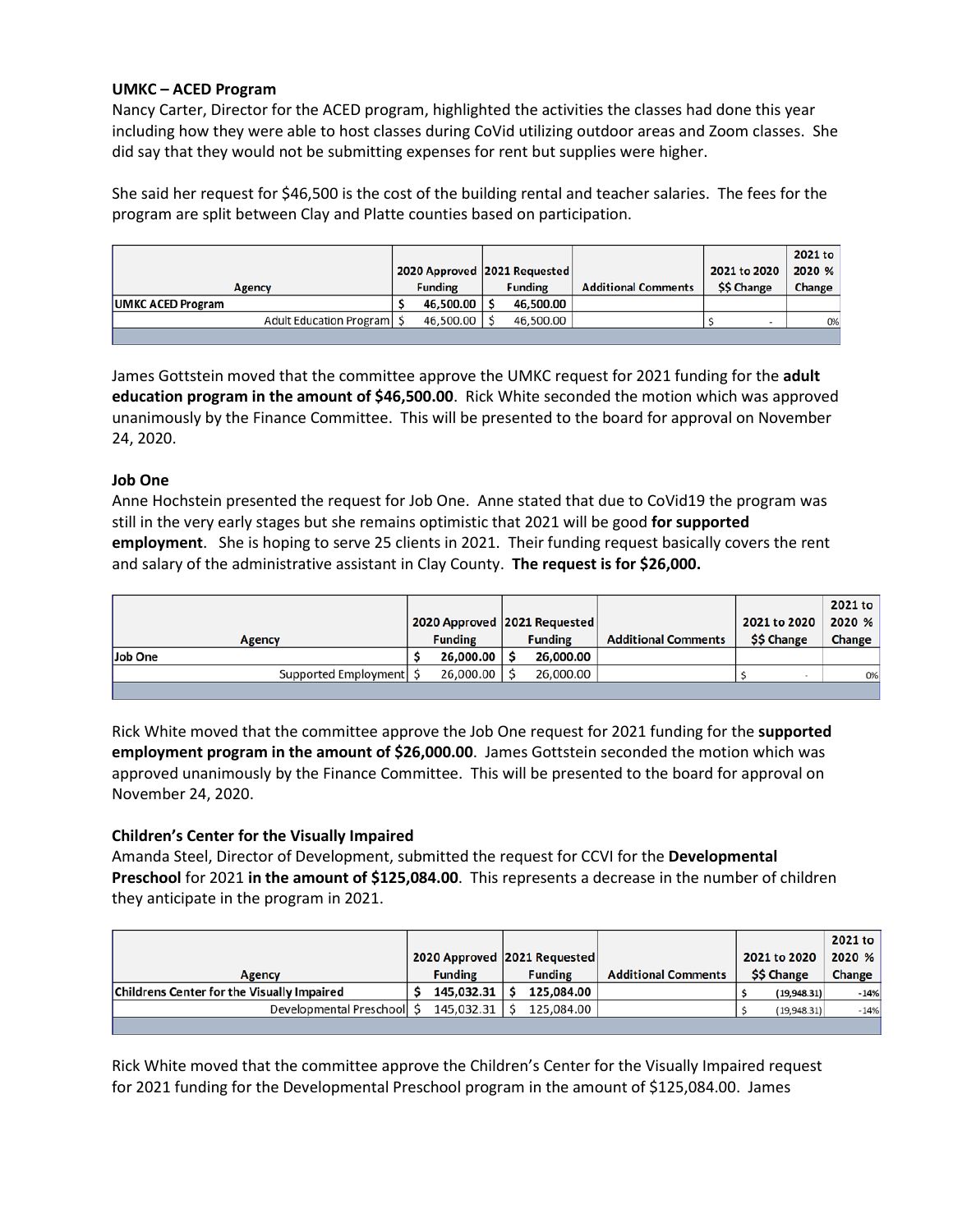Gottstein seconded the motion which was approved unanimously by the Finance Committee. This will be presented to the board for approval on November 24, 2020.

# **Alphapointe**

Diana Castillo and Gina Gowin presented the request for Alphapointe. Alphapointe has two (2) programs which receive funding from DDRB in 2020 which they are again requesting in 2021. Sonja confirmed that she had worked with Diana and Gina on the financials comparing the request to their audited financial statements and confirmed the request for both fairly represents the unfunded need and the appropriate Clay County portion of that need. **The request for workshop services is \$6,519.00 and the Youth Services Program is \$2,166.00.**

|                             |  |                              |  |                |                            |              |               | 2021 to |
|-----------------------------|--|------------------------------|--|----------------|----------------------------|--------------|---------------|---------|
|                             |  | 2020 Approved 2021 Requested |  |                |                            | 2021 to 2020 |               | 2020 %  |
| <b>Agency</b>               |  | <b>Funding</b>               |  | <b>Funding</b> | <b>Additional Comments</b> | \$\$ Change  |               | Change  |
| Alphapointe                 |  | $19,666.87$   \$             |  | 6,519.00       |                            |              | (13, 147.87)  | $-67%$  |
| Workshop Services S         |  | 17,600.00 S                  |  | 4,353.00       |                            |              | (13, 247, 00) | $-75%$  |
| Youth Services Program   \$ |  | $2,066.87$   \$              |  | 2.166.00       |                            |              | 99.13         | 5%      |
|                             |  |                              |  |                |                            |              |               |         |

Rick White moved that the committee approve the Alphapointe request for 2021 funding for the Workshop Services program in the amount of \$6,519.00 and the Youth Services Program in the amount of \$2,166.00. Steve Elliott seconded the motion which was approved unanimously by the Finance Committee. This will be presented to the board for approval on November 24, 2020.

# **Ability KC**

Katie Lew, Sarah Murphy and Marla Nelson submitted the request for Ability KC. ABKC **request for workshop services for 2021 is \$7,960.00.** Sonja confirmed that she had reviewed the financial information provided by ABKC and worked with them to make certain expenses and income were recorded appropriately and feels this amount fairly represents the Clay County portion of their unfunded need.

|                     |                |                 |                |                              |                            |              |        | 2021 to       |
|---------------------|----------------|-----------------|----------------|------------------------------|----------------------------|--------------|--------|---------------|
|                     |                |                 |                | 2020 Approved 2021 Requested |                            | 2021 to 2020 |        | 2020 %        |
| <b>Agency</b>       | <b>Funding</b> |                 | <b>Funding</b> |                              | <b>Additional Comments</b> | \$\$ Change  |        | <b>Change</b> |
| <b>Ability KC</b>   |                | $7.016.55$   \$ |                | 7.960.00                     |                            |              | 943.45 | 13%           |
| Workshop Services S |                | $7,016.55$   \$ |                | 7,960.00                     |                            |              | 943.45 | 13%           |

Rick White moved that the committee approve the Ability KC request for 2021 funding for the Workshop Services program in the amount of \$7,960.00. James Gottstein seconded the motion which was approved unanimously by the Finance Committee. This will be presented to the board for approval on November 24, 2020.

# **Della Lamb / City Wide Transportation**

Laurie Brewer presented the request for Della Lamb / City Wide Transportation for transportation to and from the workshops, day-hab and supported employment. **The total request for Workshop/Day Hab transportation is \$845,076.00 and for Supported Employment the request is \$178,380.00.** Sonja confirmed that she had reviewed the financial information from City Wide's 990 IRS tax filings and stated that the request fairly represents cost of the program. She also reminded the committee that any funds received from Medicaid waivers is used to reduce the costs monthly.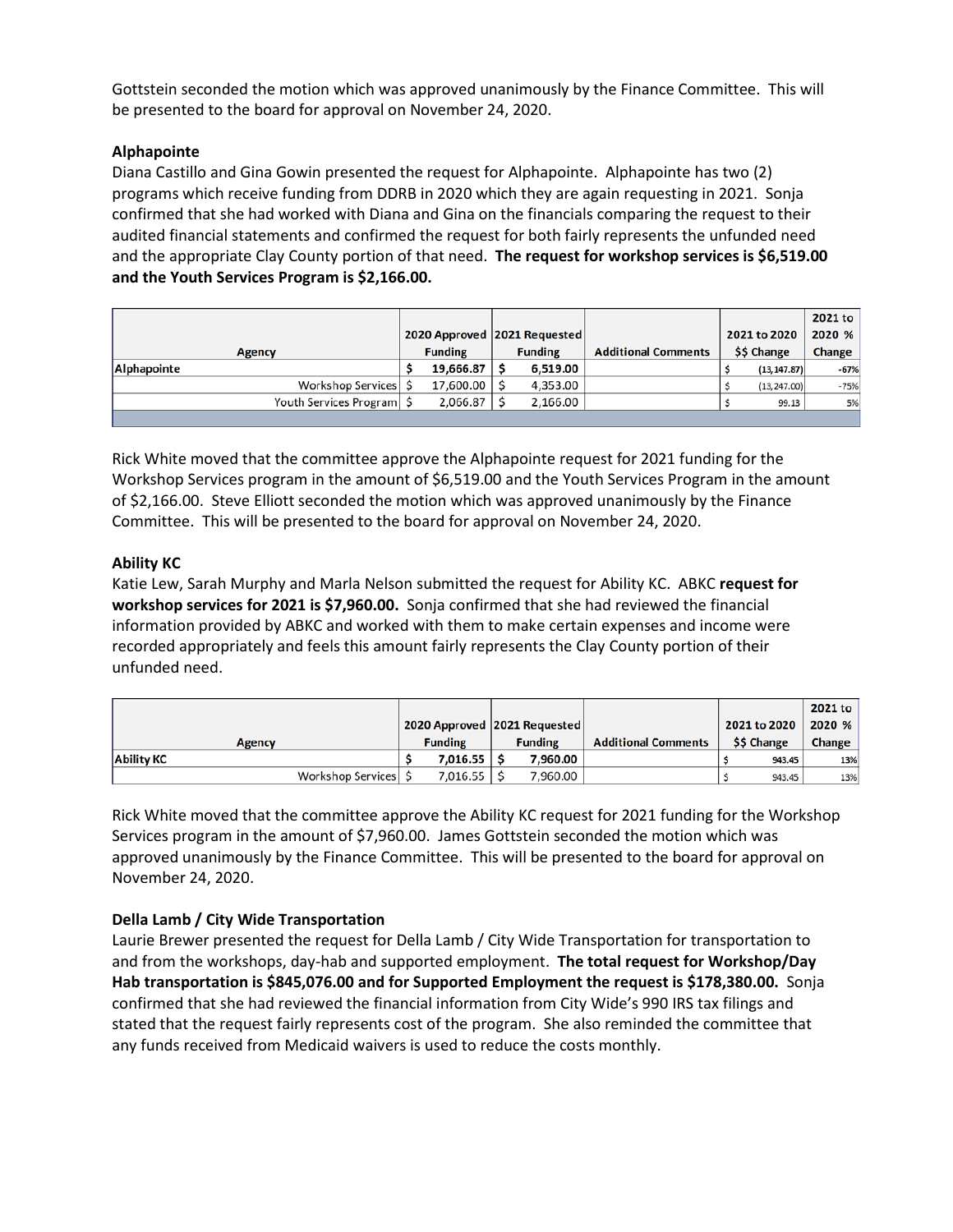|                           |                   |                              |                            |              | 2021 to |
|---------------------------|-------------------|------------------------------|----------------------------|--------------|---------|
|                           |                   | 2020 Approved 2021 Requested |                            | 2021 to 2020 | 2020 %  |
| <b>Agency</b>             | <b>Funding</b>    | <b>Funding</b>               | <b>Additional Comments</b> | \$\$ Change  | Change  |
| Della Lamb                |                   | 983,375.22 \$1,023,456.00    |                            | 40,080.78    | 4%      |
| Supported Employment   \$ | $171,502.46$   \$ | 178.380.00                   |                            | 6,877.54     | 4%      |
| Workshop/DayHab S         | 811,872.76 \$     | 845.076.00                   |                            | 33,203.24    | 4%      |
|                           |                   |                              |                            |              |         |

Gary Steinman moved that the committee approve the Della Lamb's request for 2021 funding for the Workshop and Day-Hab Transportation in the amount of \$845,000.00 and Supported Employment Transportation in the amount of \$178,380.00 for a total of \$1,023,456.00. Steve Elliott seconded the motion which was approved unanimously by the Finance Committee. This will be presented to the board for approval on November 24, 2020.

# **Northland Therapeutic Riding Center**

Shaney Othic presented the request for Northland Therapeutic Riding Center for **2021 in the amount of \$59,454.00**. Sonja confirmed that she had worked with Shaney and Michel Kaiser, the NTRC board chairman, reviewing their audited financial statements and feels this fairly represents their unfunded need and the Clay County portion of that funding.

|                              |                |                              |                            |              | 2021 to |
|------------------------------|----------------|------------------------------|----------------------------|--------------|---------|
|                              |                | 2020 Approved 2021 Requested |                            | 2021 to 2020 | 2020 %  |
| Agency                       | <b>Funding</b> | <b>Funding</b>               | <b>Additional Comments</b> | \$\$ Change  | Change  |
| Northland Therapeutic Riding | 52,622.39      | 59.454.00                    |                            |              |         |
| Therapeutic Riding S         | 52,622.39      | 59.454.00                    |                            | 6,831.61     | 13%     |
|                              |                |                              |                            |              |         |

James Gottstein moved that the committee approve the Northland Therapeutic Riding Center request for 2021 funding in the amount of \$59,454.00. Steve Elliott seconded the motion which was approved unanimously by the Finance Committee. This will be presented to the board for approval on November 24, 2020.

# **Vocational Services Inc.**

Randy Hylton presented the request for 2021 funding for **VSI in total for \$2,060,264.00**. He advised that he had a two-fold issue with DESE which impacts his income. He can only bill DESE for the workshop and work and personal program if the consumer is in attendance. Due to CoViD all employees (23%) have not returned to work. Additionally, DESE has already announced budget cuts the equivalent of one month. He advised that the governor had called for a special budget session in the coming weeks and the result could be funding returned in full or more cuts to the budget. Steve confirmed that we had funded the DESE shortfall in the past. Sonja confirmed that she had reviewed the financial information provided along with their audited financial statements and believes this represents their unfunded amount and the appropriate amount for Clay County. **VSI is requesting \$1,295,586.00 for workshop services; \$218,085.00 for rehabilitation; \$419,114.00 for work and personal; and \$127,479 for supported employment for a total of \$2,060,264.00.**

|                                |  |                |                              |                            |              | 2021 to |
|--------------------------------|--|----------------|------------------------------|----------------------------|--------------|---------|
|                                |  |                | 2020 Approved 2021 Requested |                            | 2021 to 2020 | 2020 %  |
| <b>Agency</b>                  |  | <b>Funding</b> | <b>Funding</b>               | <b>Additional Comments</b> | \$\$ Change  | Change  |
| <b>Vocational Services</b>     |  | \$1,653,170.00 | \$2,060,264.00               |                            | 407,094.00   | 25%     |
| Workshop Services S            |  | 968,951.00     | \$1.295.586.00               |                            | 326,635.00   | 34%     |
| Rehabilitation                 |  | 230,821.00     | 218,085.00                   |                            | (12, 736.00) | $-6%$   |
| Work and Personal Program   \$ |  | 356,295.00     | 419.114.00                   |                            | 62.819.00    | 18%     |
| Supported Employment           |  | 97,103.00      | 127,479.00                   |                            | 30,376.00    | 31%     |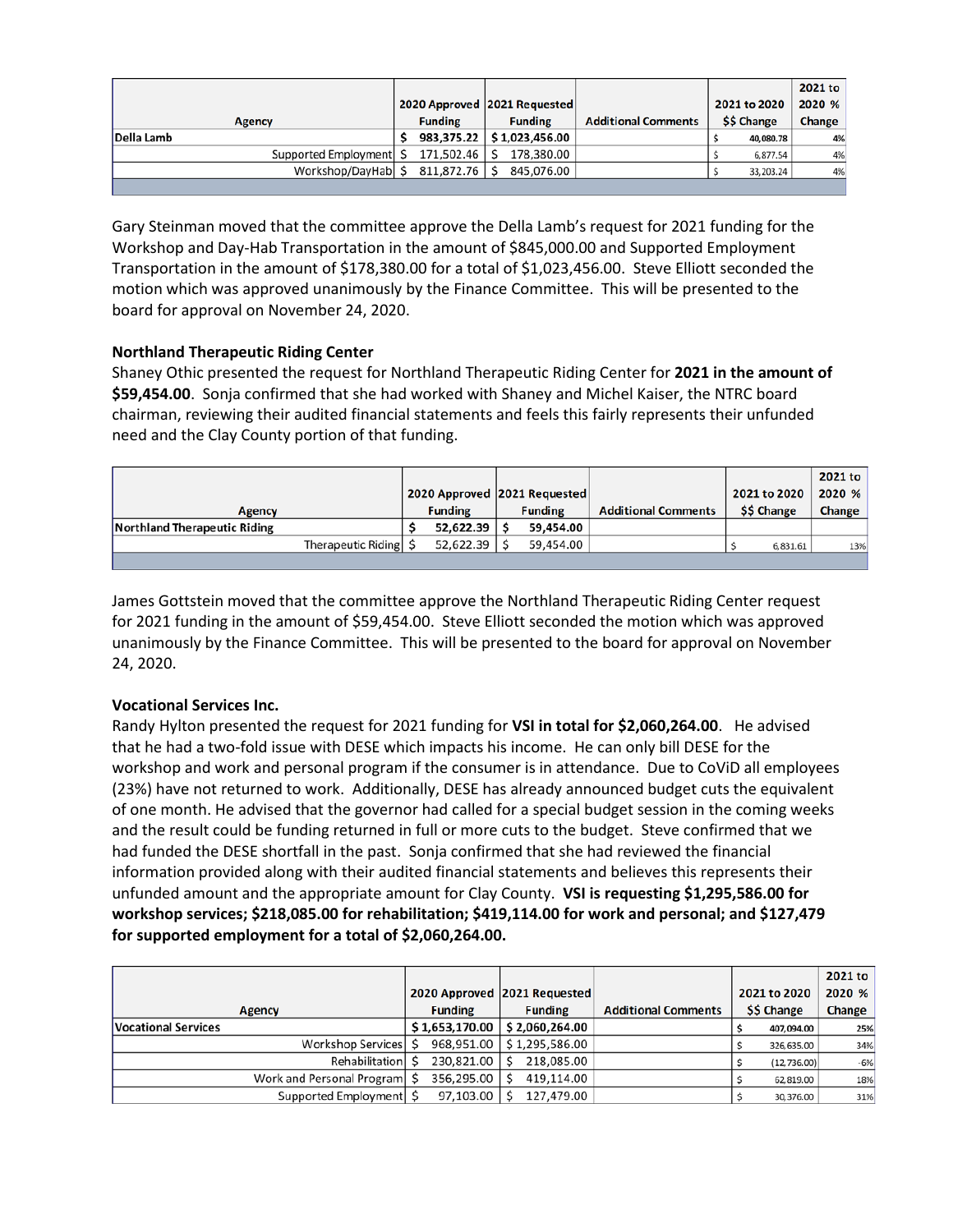Steve Elliott moved the committee approve VSI funding for 2021 in the amount of \$1,295,586.00 for workshop services; \$218,085.00 for rehabilitation; \$419,114.00 for work and personal; and \$127,479 for supported employment for a total of \$2,060,264.00. James Gottstein seconded the motion which was approved unanimously by the Finance Committee. This will be presented to the board for approval on November 24, 2020.

# **Easterseals Midwest**

Tec Chapman and Casey Melancon presented the funding request for ESMW. Sonja reminded the committee that the early education program was closed in July. The autism support programs remain open and active. Casey presented the request for the **Family Autism Support in the amount of \$105,513.00, Family/Sibling Support Groups in the amount of \$\$44,082.00 and Therapy in the amount of \$7012.00 for a total of \$156,607.00.** 

Tec Chapman presented the proposal for a new program, the **Applied Behavior Analysis Clinic**. **Type of Program**

Applied Behavior Analysis (ABA) is an evidence-based therapeutic intervention to support the development of needed skills for individuals who have autism that targets "objectively defined behaviors of social significance" and "intervenes to improve the behaviors under study." In other words, ABA uses first-hand observation (rather than self-reporting) to analyze maladaptive or disruptive behaviors and the factors which cause these behaviors. ABA therapy is highly individualized to address the unique needs of each individual and can address several areas of deficits including property destruction, self-injuring behavior, aggression, lack of effective communication skills, lack of self-help skills, lack of pragmatic skills, and difficulty with emotional regulation, etc.

# **Why the Program is Needed**

According to the CDC's most recent data, 1 in 54 children will be diagnosed with autism. The 2020 MO Kids County report indicates there are 59,326 children under the age of 18 living in Clay County. This means that there are more than 1,000 children with an autism diagnosis in Clay County. Early, intensive therapies can have a profound impact on a child with autism's future success in life. Intensive ABA has been proven to be effective. In a research study, it was discovered that intensive ABA led to nearly half of children with ASD would no longer fit diagnostic criteria for ASD by age 6 and they could join typical education settings. Follow up studies have supported the finding that early diagnosis and intensive ABA therapy are a child's best hope for reaching their full potential over the long term (i.e. better performance in school, in the workplace and ultimately living independently).

# **Demand for Program Services**

Given the demonstrated demand in Clay County and the limited availability of service providers, many children have no access to this gold-star therapy. The high start-up costs associated with expanding our capacity have prevented ESMW from growing to meet the demand for these services. Once staff have been hired, fully trained, and received all necessary certifications and licenses, this program can be funded primarily through private insurance and Missouri Medicaid. If approved, these monies will help establish a sustainable, ongoing program to provide intensive ABA therapy in Clay County. As capacity and billing in the intensive ABA program begins to increase, the monthly amount billed to Clay DDRB will proportionately decrease.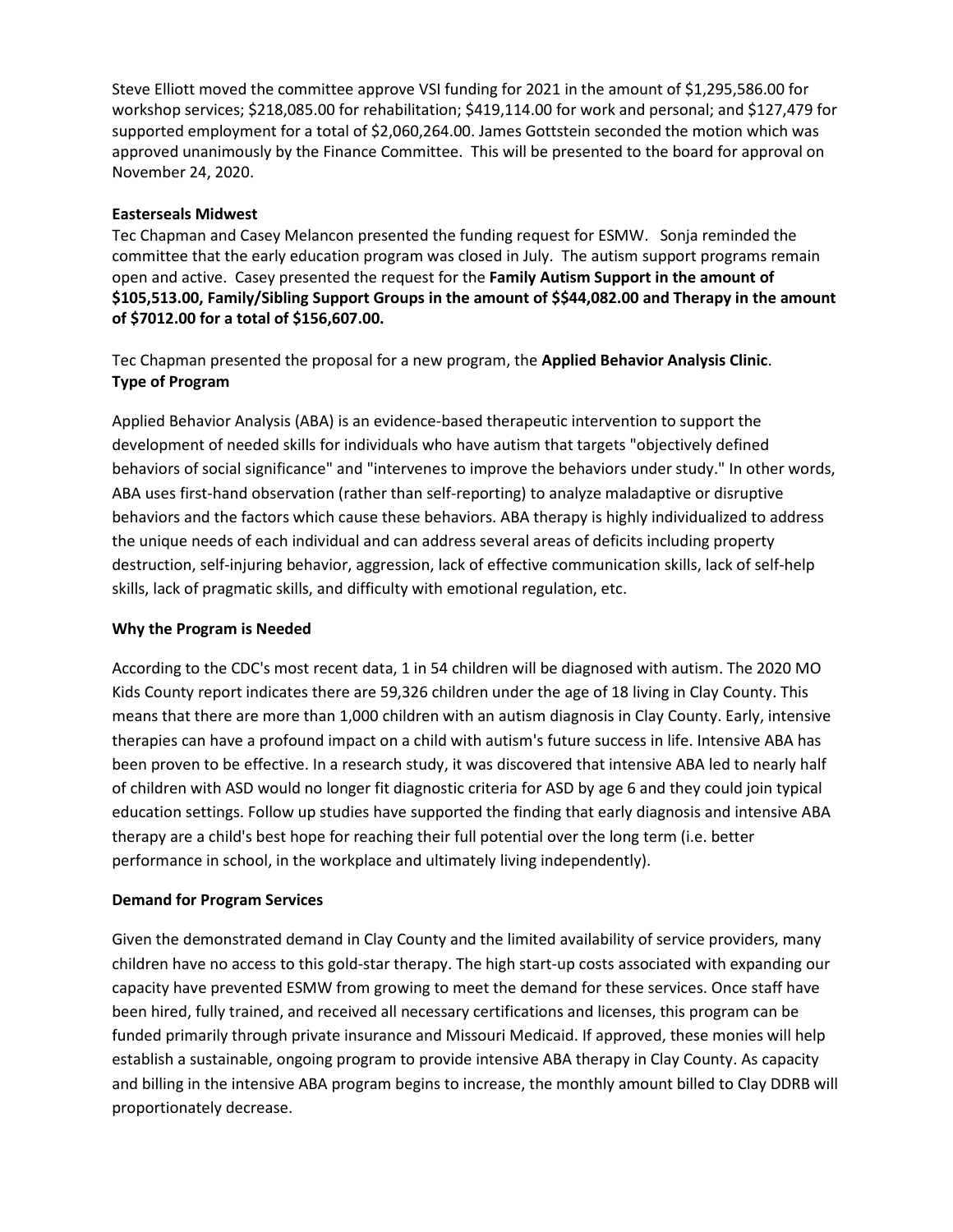# **Long Term Program Funding Plan**

Below is a high-level Revenue/Expense table for the ABA Clinic through FY25. The FYs on this table represent a calendar year fiscal year to align with CCDDRB fiscal year even though ESMW's fiscal year runs July 1-June 30.

Some assumptions that we built into the numbers below and our written proposal.

- The first fiscal year is investment in start-up of the ABA Clinic.
- FY22 represents a potential request of 14% support from CCDDRB and ESMW continuing to obtain donor support/fundraise a little over 5% of the total costs on the program. We believe ABA Clinic does have the ability to be financially self-sufficient by January 2022 via revenue from Medicaid, private insurance billings, but we did put in the option to supplement the revenue with ESMW donor support/fundraising and submit a request of CCDDRB if necessary.
- FY23 represents the ABA Clinic being 100% self-sufficient with a small net revenue. The revenue composition is 60% Medicaid and 40% private insurance.
- FY 24 and 25 continues the ABA Clinic being 100% self-sufficient with continued small net revenue amounts with the revenue composition of 55% Medicaid and 45% private insurance.
- The slow transition and shift of the revenue is intentional to ensure long-term financial and programmatic success and sustainability due to the potential uncertainty of Medicaid funding each legislative year by the MO Legislature.

Tec said that he was asking the board to assist with the start up costs in year one and year two but thereafter he hopes the program will be able to self-fund utilizing Medicaid, private insurance and private pay. Sonja confirmed that, according to the DDRB Funding Policy, the board could fund this as a grant for up to three (3) years. **The ABA Clinic grant request for year one (2021) is \$182,650.97.** The long-term projections are as follows:

| <b>ABA Clinic</b>         | <b>FY21</b>  | <b>FY22</b>  | <b>FY23</b>  | <b>FY24</b>  | <b>FY25</b>  |
|---------------------------|--------------|--------------|--------------|--------------|--------------|
| Revenue                   | \$192,298.97 | \$202,019.00 | \$218,00.00  | \$229,210.00 | \$252,130.00 |
| <b>CC DDRB</b>            | \$182,650.97 | \$28,350.00  |              |              |              |
| Medicaid                  |              | \$123,015.00 | \$130,800.00 | \$126,066.00 | \$138,671.00 |
| Private Insurance         |              | \$40,404.00  | \$87,200.00  | \$103,144.00 | \$113,459.00 |
| <b>Fundraising/Donors</b> | \$9,748.00   | \$10,250.00  |              |              |              |
| <b>Expenses</b>           | \$192,398.97 | \$202,019.00 | \$209,250.00 | \$218,295.00 | \$240,125.00 |
| <b>Net Income</b>         | \$0.00       | \$0.00       | \$8,750.00   | \$10,915.00  | \$12,005.00  |
|                           |              |              |              |              |              |
| <b>Number of Clients</b>  | $6 - 12$     | $7 - 13$     | $8 - 15$     | $9 - 16$     | 11-18        |
| (unduplicated             |              |              |              |              |              |
| annually)                 |              |              |              |              |              |
|                           |              |              |              |              |              |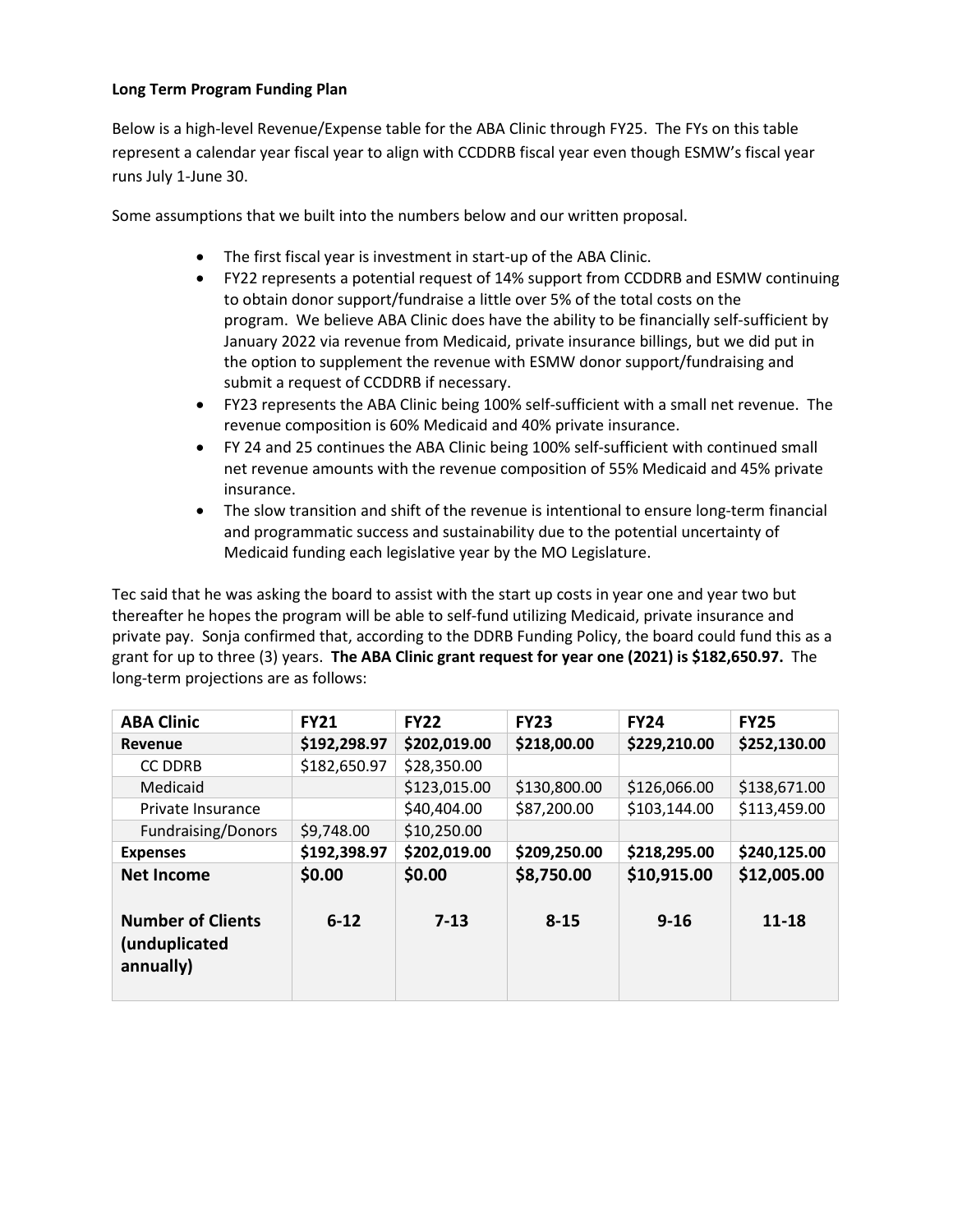|                                         |  |                              |  |                |                            |              |               | 2021 to |
|-----------------------------------------|--|------------------------------|--|----------------|----------------------------|--------------|---------------|---------|
|                                         |  | 2020 Approved 2021 Requested |  |                |                            | 2021 to 2020 |               | 2020 %  |
| <b>Agency</b>                           |  | <b>Funding</b>               |  | <b>Funding</b> | <b>Additional Comments</b> | \$\$ Change  |               | Change  |
| <b>Easter Seals Midwest</b>             |  | 383,494.99                   |  | 339,257.97     |                            |              | (44, 237.02)  | $-12%$  |
| Developmental Preschool \$              |  | 178,379.11                   |  | ۰              | Closed the Preschool       |              | (178, 379.11) |         |
| Early Intervention / Para Educator   \$ |  | $36,790.00$   \$             |  | ٠              | Closed the Preschool       |              | (36, 790.00)  |         |
| Applied Behavioral Analysis Clinic   \$ |  |                              |  | 182,650.97     | NEW Program                |              | 182,650.97    |         |
| Family Support Autism                   |  | 101,463.32                   |  | 105,513.00     |                            |              | 4,049.68      | 4%      |
| Therapy                                 |  | 60,937.56                    |  | 44,082.00      |                            |              | (16, 855.56)  | $-28%$  |
| Family/Sibling Support Groups   \$      |  | 5,925.00                     |  | 7,012.00       |                            |              | 1,087.00      | 18%     |
|                                         |  |                              |  |                |                            |              |               |         |

Rick White motioned the committee to approve funding to the existing autism programs on a purchase of service basis for Family Autism Support in the amount of \$105,513.00, Family/Sibling Support Groups in the amount of \$\$44,082.00 and Therapy in the amount of \$7012.00 for a total of \$156,607.00. Additionally, he moved that the board provide a start up grant for the ESMW ABA Clinic in 2021 in the amount of \$182,650.97. James Gottstein seconded the motion which was approved unanimously by the Finance Committee. This will be presented to the board for approval on November 24, 2020.

# **Life Unlimited**

Julie Edlund, Brian Watson and Mark Bertrand presented the 2021 funding request for Life Unlimited. Sonja said that she had not received an audited financial statement so she could not verify the financial information submitted. The funding request is as follows with comparisons to 2020 approved funding.

The **Maintenance Personnel** request is to secure LU Maintenance Personnel are allocated time monthly to do routine inspections, maintenance and repairs on the DDRB Board Owned Properties of Ridgeway House, Hampton House and Liberty House. The request is for \$36,000.00 which will be paid out monthly at \$3000.00 per month.

In addition, the request for **\$26,000.00 Residential Repairs** is to ensure that minor repairs and maintenance can be handled quickly without further approvals from DDRB. The exception, as per agreed, is that any repair of \$2500 does require the prior approval of the DDRB Board. Any monies expended from this allocation are reimbursed to LU on a receipt basis with the name of the home noted.

The request for **\$26,000.00 for Vehicle Maintenance** is to be allocated to vehicles used in Clay County and provides for routine maintenance and repairs. Any funds expended by LU are reimbursed on a receipt for service basis.

|                                 | 2020 Approved  |          | 2021 Requested |
|---------------------------------|----------------|----------|----------------|
| Life Unlimited                  | <b>Funding</b> |          | <b>Funding</b> |
| Maintenance Personnel \$        | 36,000.00      |          | 36,000.00      |
| Maintenance Residential Repairs | 26,000.00      | \$       | 26,000.00      |
| Maintenance Vehicles            | 26,000.00      |          | 26,000.00      |
| <b>Total Maintenance</b>        | 88,000.00      | <b>S</b> | 88,000.00      |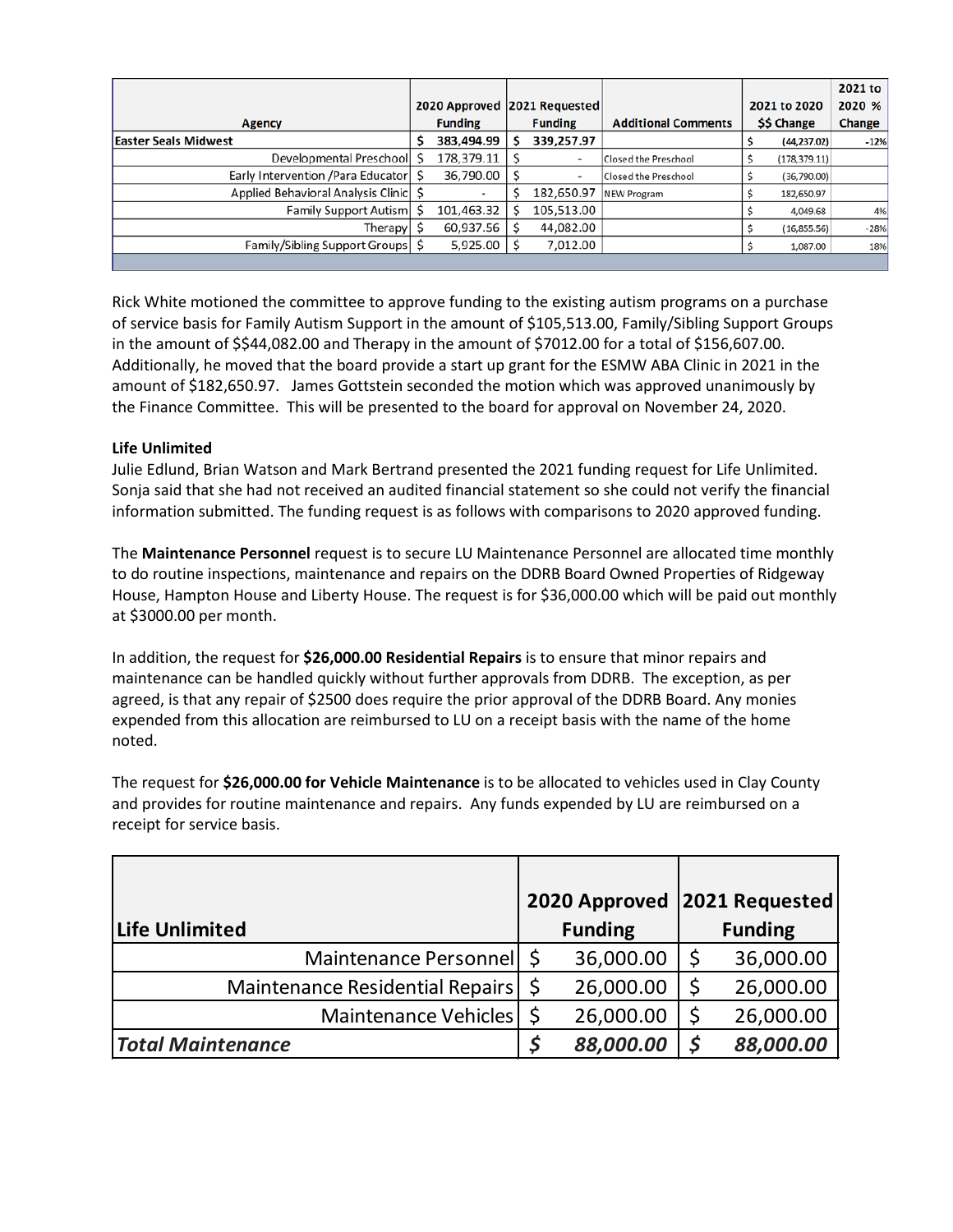The committee members agreed that they would be inclined to favor funding the maintenance program as requested.

The **Therapeutic Recreation Program** is fully funded by DDRB. LU is requesting \$365,683.04, the same funding as 2020 but **the program is predicated to cost \$367,986.21**. Sonja recommended that we fully fund the program and advised that over 525 people in the county participate in the program monthly. The CHS staff say that is the only activity that many of our consumers get to participate in.

|                                     | 2020 Approved 2021 Requested |                        |                  |
|-------------------------------------|------------------------------|------------------------|------------------|
| Life Unlimited                      | <b>Funding</b>               | <b>Funding</b>         | Undfunded Amount |
| Therapeutic Recreation Program   \$ | 365,683.04                   | $365,683.04$ $\mid$ \$ | 367,986.21       |

The committee agreed they would be inclined to **fund the cost of the program at \$367,986.21**. A brief discussion was to consider a cap on participates and/or total funding amount in the future.

# *Individual Support Programs - Community Support and ILAP*

Life Unlimited is requesting the same funding for Community Support for the same 33 people they provided services to in 2020 which is \$92,649.51. Their financial information suggests the unfunded amount for this program, which does receive Medicaid Waiver reimbursements, to be \$113,141.

The committee agreed they would be inclined to **fund the cost of the Community Support Program at \$113,141.00** with each person in the program being approved annually and payment to LU would be based on a delivered unit of service (15 minutes).

They are requesting funding in the amount of \$42,400.41 for the **ILAP** program which supports people who do not qualify for Medicaid for multiple reasons. They have reduced the expenses to this program by, in part, allocating more funding to Community Support. As Sonja had discussed in Item #3 on the agenda, the committee approved an Extended ILAP Program with a Unit of Service = 15 minutes paid at a rate of \$7.50. The committee agreed that it would be inclined to set aside **\$93,600 for Life Unlimited to provide this service to the same number of people they currently serve, thirteen (13).**

|                        | 2020 Approved   2021 Requested |                |
|------------------------|--------------------------------|----------------|
| <b>Life Unlimited</b>  | <b>Funding</b>                 | <b>Funding</b> |
| Community Support   \$ | 92,649.51                      | 92,649.51      |
| <b>ILAP</b>            | 82,337.57                      | 42,500.41      |

# *Residential Services and Supports*

Life Unlimited provides residential service and supports to individuals who live in LCBOA Apartments, ISL's (49), and Group Homes (55). The person DDRB funded in the LCBOA program passed away in 2020 and there are no other persons at this time requiring funding for that program. The request for funding for the ISL's (\$58,948.04) and Group Homes (\$59,971.41) is the same as 2020. This does not reflect what LU is showing on the financial information submitted as the unfunded balance in each program. LU is requesting that the funding that was previously provided for LCBOA be converted to a Waiver Wait